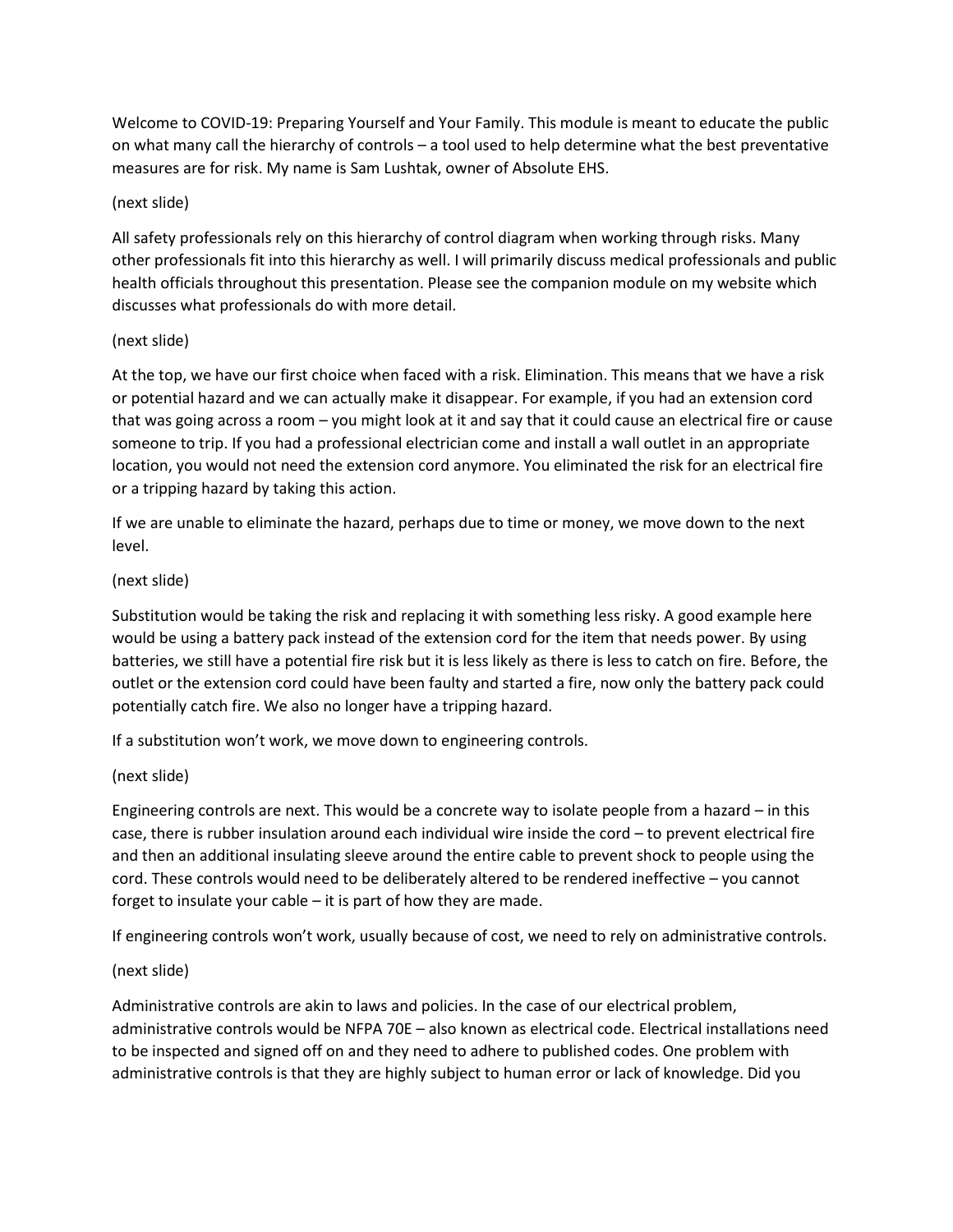know that your circuit breakers at home need to have a 36" clearance all around them? Most people don't. This is one of many shortfalls with an administrative control.

If administrative controls aren't effective, we rely on PPE. Administrative controls usually require the use of PPE – these two levels are commonly interrelated.

## (next slide)

Our bottom level, which is the least effective level, is personal protective equipment, or PPE. PPE use is a last resort. In the case of our electrical problem, we hired an electrician to complete the elimination control and install an electrical outlet. While the electrician is working, he or she needs to wear special clothing, boots, eye protection, and gloves as they are putting themselves in a very dangerous position by "confronting" the hazard. Now, in reality the electrician would also be able to cut the power to the outlet but they still need the appropriate PPE in order to protect from shock or accidental electrical discharge if they did not prepare for their project correctly – another potential form of human error.

## (next slide)

In terms of COVID-19, for elimination we eliminated the needs for the extension cord. For a pandemic, the only way to eliminate the virus is if we all die. This is not a viable solution so we need to move on to the substitution level.

## (next slide)

For substitution for our electrical problem, we used a battery pack instead of an extension cord and wall socket. In terms of COVID-19, a vaccine will act as a substitute to our bodies and approximate the virus so that we can create antibodies. The creation and distribution of a vaccine to a majority of our population will be our best bet as a human race in defeating this pandemic. This is what medical professionals are working on right now. It will be the most effective solution but it will also take the longest amount of time to develop.

# (next slide)

Our engineering controls for electrical wires are plastic sleeves around each individual wire and around the entire cord. Unless consciously and deliberately tampered with, or grossly neglected, this control is unlikely to fail. There is no engineering control for the community with respect to COVID-19.

#### (next slide)

Our administrative controls for the electrical cord fell largely onto published, legal, electrical codes. For the spread of a pandemic, administrative controls are mandates to stay home, banning air travel, or the direction to maintain social distancing at a minimum of 6 feet. These regulations are harder to enforce and easy to forget. The key to making administrative controls stick is to make the consequence outweigh the violation. Some countries are giving out very hefty fines for violating quarantine, others have societies that will socially shame people into following rules. The drives to follow administrative controls can vary but they are still prone to human error which is why administrative controls commonly come with PPE suggestions as well. Public health officials are working tirelessly with politicians to push administrative controls through. These things take time though and are coming out in a somewhat piecemeal fashion at the moment.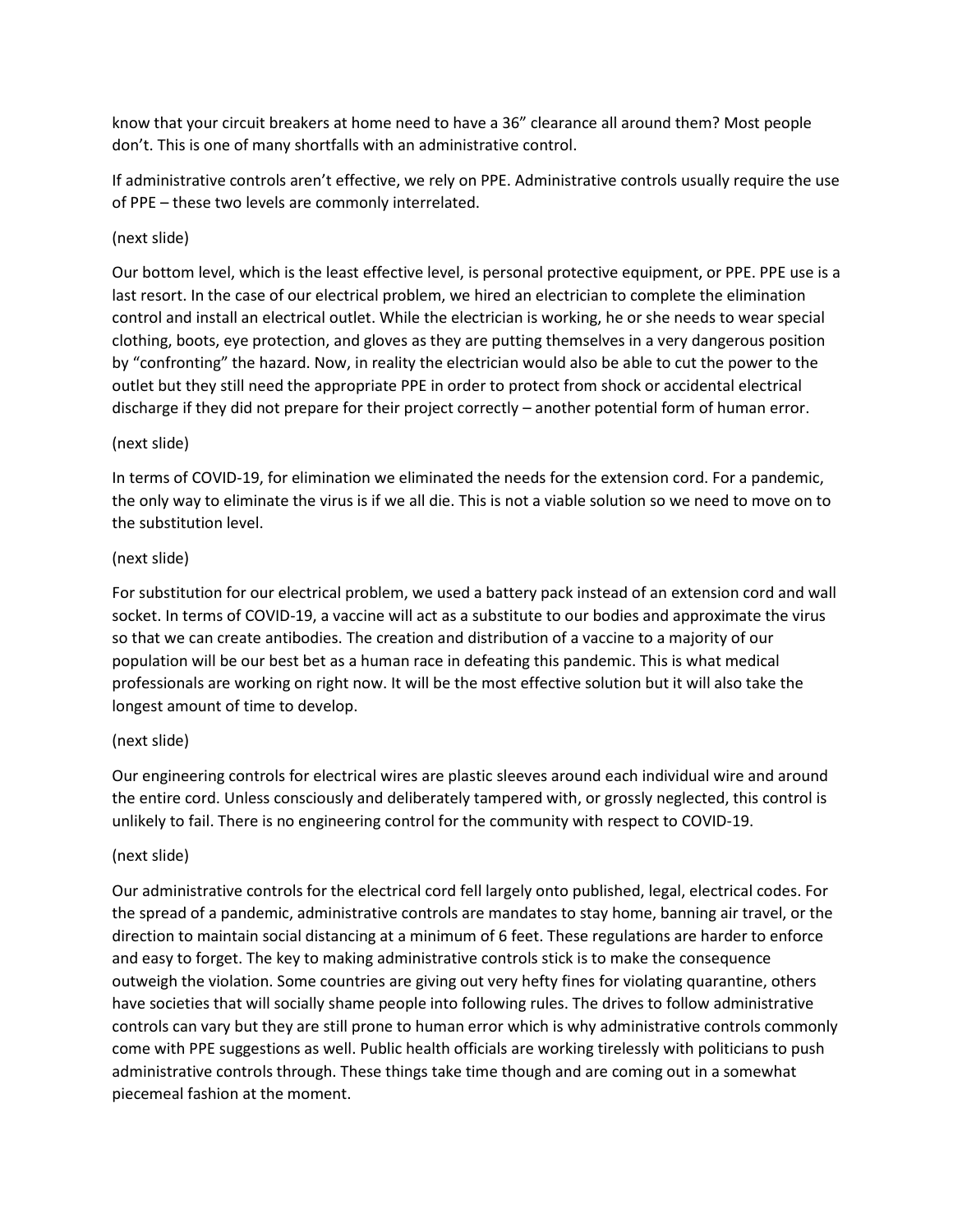#### (next slide)

PPE for our electrician has similar shortcomings to PPE for our doctors. These items are specific to a task – an N95 is going to have different specifications than a surgical mask which will have different specifications than a homemade mask. For more information on that, please see my module on masks. In a nutshell though, an N95 will do more good for someone likely to be exposed to COVID-19, like a doctor, a surgical mask is better for someone who is actually sick or coughing as it will contain sputum, and a homemade mask will be more useful to someone asymptomatic as a deterrent to touching their own face – a bandana will likely be safer for this person as there are fewer other risk factors. The person wearing PPE still has to remember to wear it, remember to inspect it, dispose of it after use, maintain it, make sure it fits correctly, has the appropriate specifications, and is affordable and available. PPE is the last line of defense against this pandemic. Safety professionals have been helping disperse and fit test people since late December, when COVID-19 was first identified. Our assistance and use is evolving as time goes on but the hands-on aspect of work started a few months ago for many of us.

#### (next slide)

So what can you do? We are at the lowest two levels of the hierarchy of controls. Essential employees, those associated with food and medicine, specifically need to be out in the danger zone – or hot zone. They can only rely on PPE and we need to hope they have the correct supplies and know how to use it. As a non-essential person, everything in our power needs to be done to abide by the current administrative controls. For some, this means quarantining yourself at home. For others, the administrative control is social distancing of at least 6 feet but, given that you are watching this video, you KNOW that this is playing with fire. Stay home. If your family needs groceries, try your best to leave the kids at home and have only one person from the household go shopping. This person needs PPE and they need to understand how to properly use it. Better yet – have one person do the shopping for multiple households and do a contactless drop-off to the neighbors or other family member. It is human nature to forget the rules sometimes so know that this one person is a potential point of failure for the whole household. For this reason, we need to limit these trips as much as possible. I'd refer you to the module on social distancing if you would like more information on this topic.

#### (next slide)

As soon as it becomes available, we need to figure out how to prime our bodies to make antibodies. Vaccines or blood treatments may end up being the answer to this but it is too soon to tell. If we take this seriously now and rely heavily on Administrative controls, courtesy of public health professionals and PPE, from safety professionals, we can buy more time for development of a more permanent solution.

I would also mention that the less harm we befall on ourselves by driving and getting into a potential car crash and climbing trees, the more focused medical professionals can be on the pandemic patients and the more easily we can avoid going to a hospital and breaking social isolation rules.

By combining the efforts of Safety Professionals, Public Health Officials, and Medical Professionals, we can get through this together but we need to know who has what expertise and understand each other's backgrounds and focuses.

(next slide)